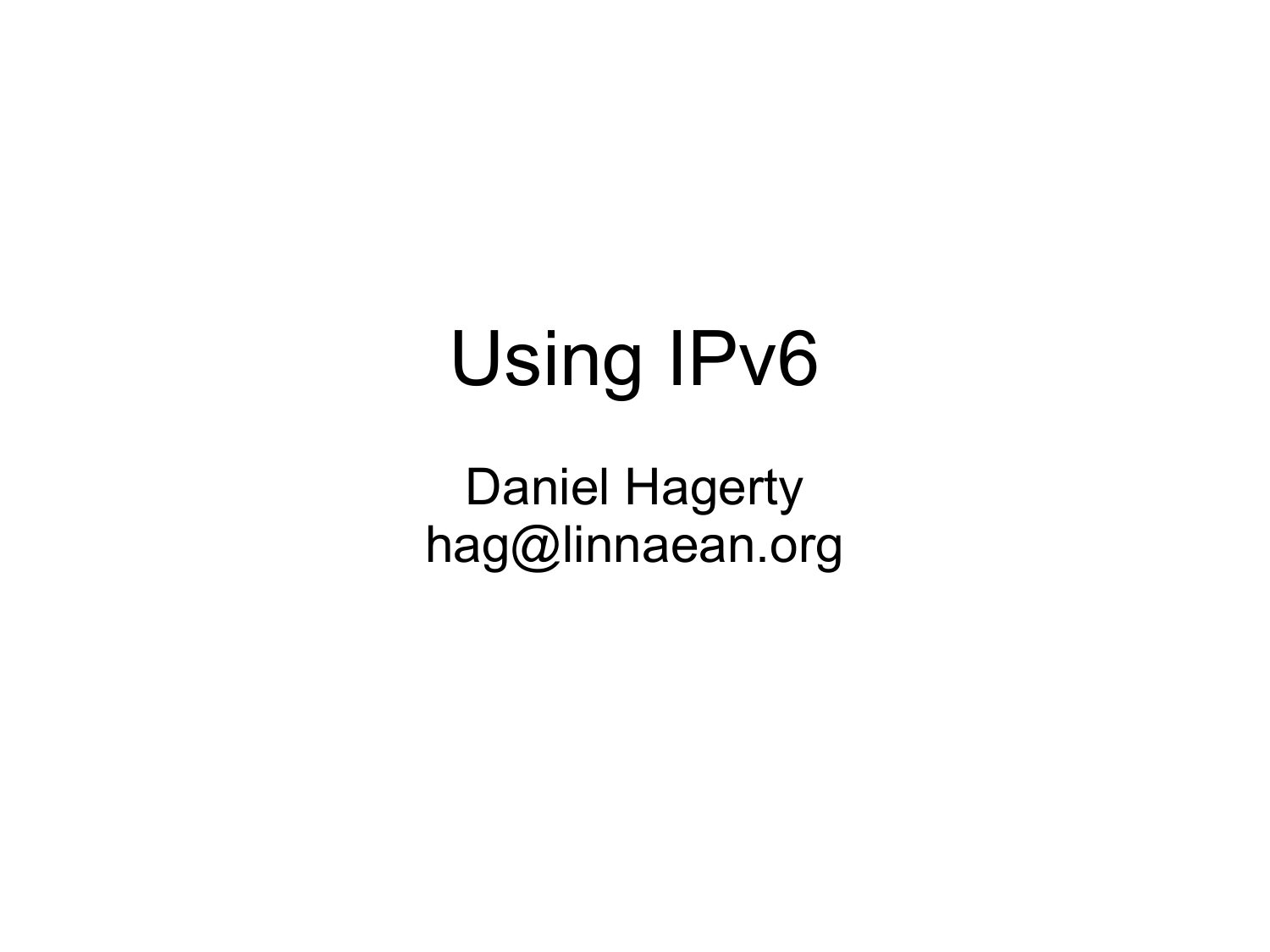#### 6to4 connectivity on this laptop

- Included since OS-X 10.3 or so.
- Works anywhere you have a public IP that can send/receive IP protocol 41.
- Could give v6 transit to everyone on this wireless subnet if asked to, but IS might not appreciate this (more on this later).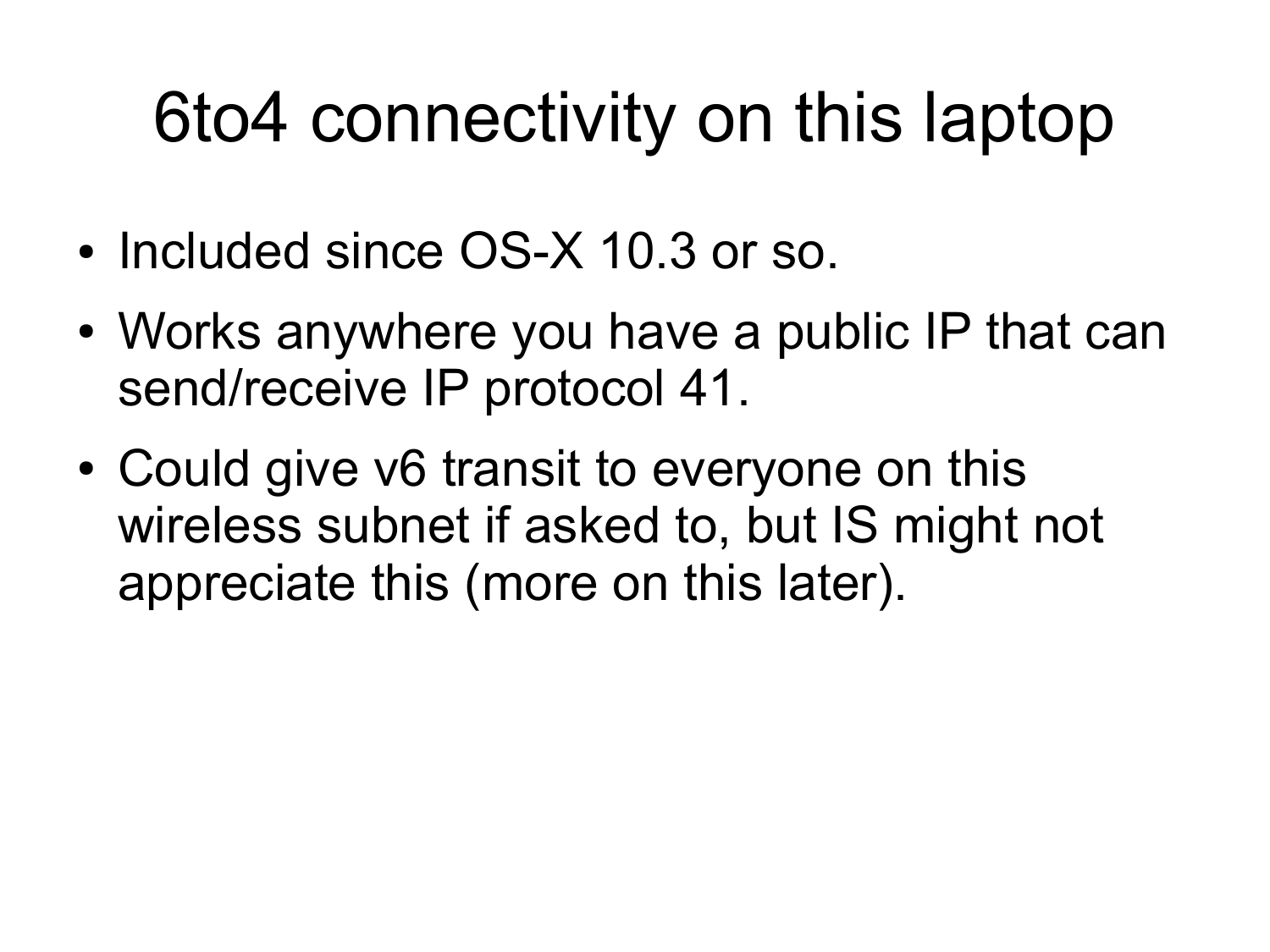# IPv6 Ups and Downs: Ups

- It's a network protocol. When it does its job, you don't think about it.
- My wife uses it and doesn't notice.
- Can directly address house internal machines from IPv6 networks, including my roaming laptop.
- 30-40% of incoming email received over v6.
- Access to google sites is using v6, including youtube.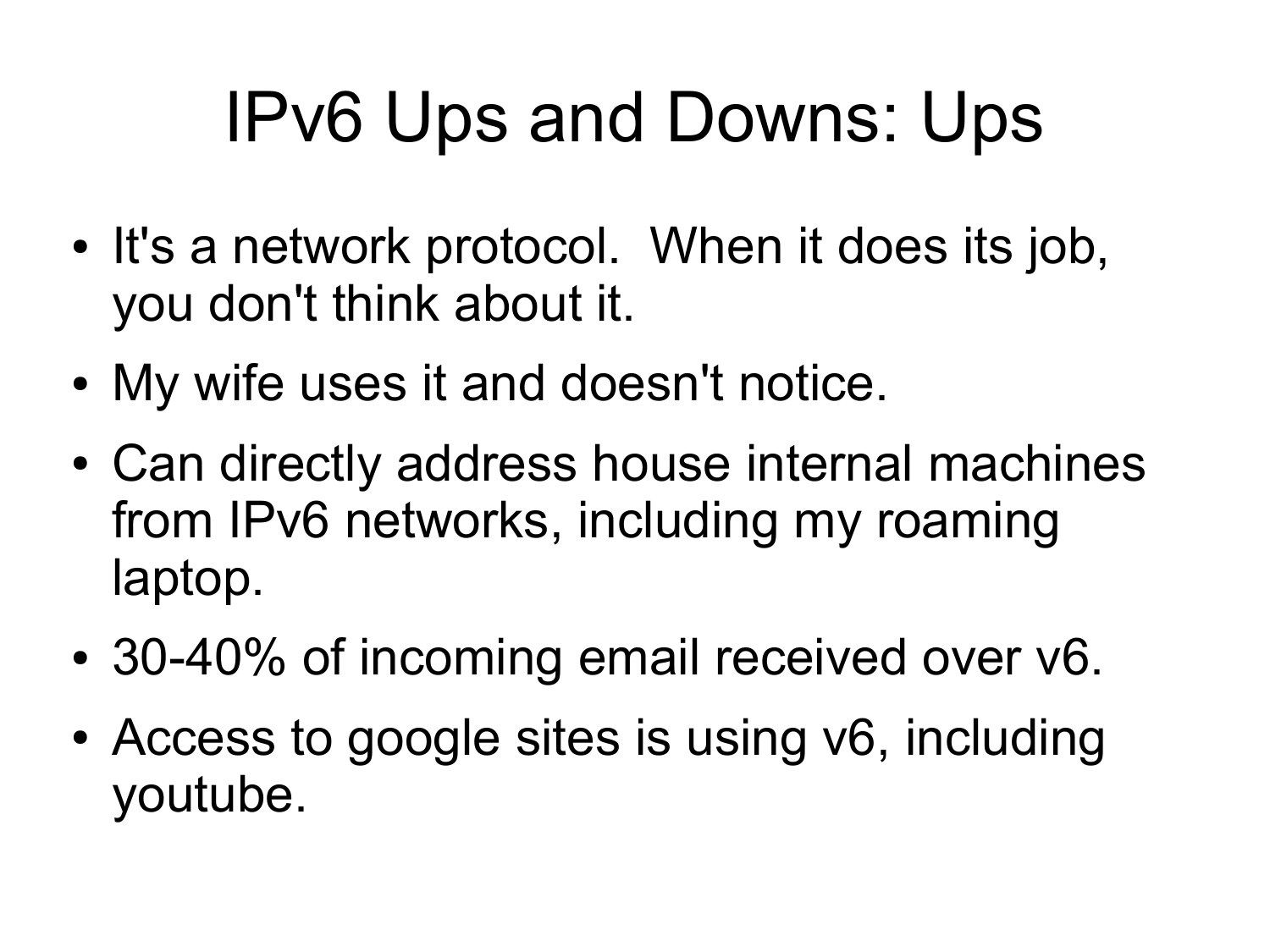# IPv6 Ups and Downs: Downs

- Google hit a bad spot that caused me to revert to v4 with them for a month.
- 6to4 is famed for a particular failure mode that I've experienced three times:
	- Reading python documentation
	- Reading debian documentation
	- Receiving mail from netbsd.org
- You won't like web browsing affected sites.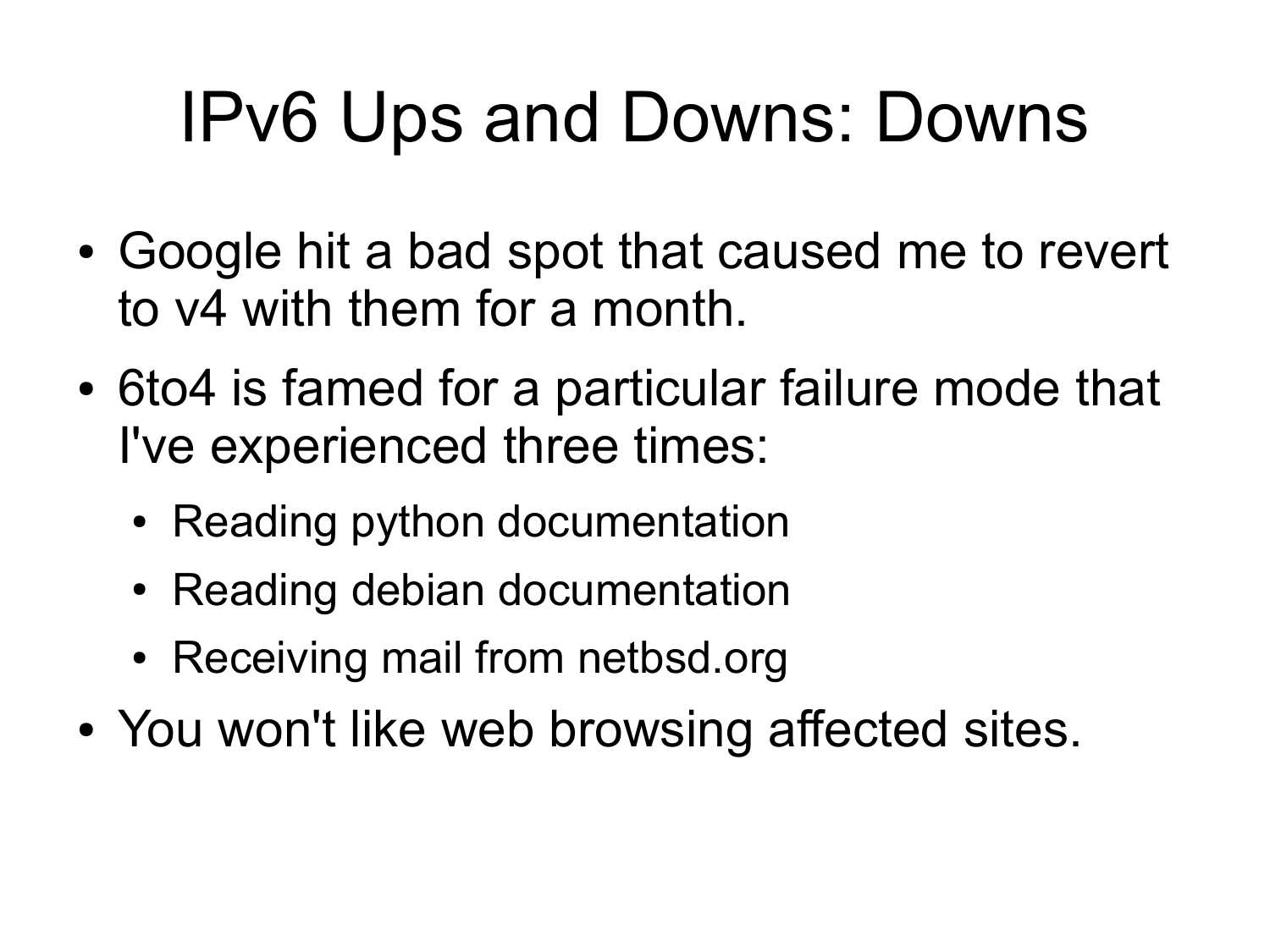## What's new for the v4 clued

- IPv6 is mostly IPv4 with bigger addresses, however:
	- Link local addresses
	- Extensive use of multicast
	- Link scoping to help target the above
	- Stateless address auto configuration (SLAAC)
	- Router advertisements
- This isn't a complete list, but are the differences I see all the time.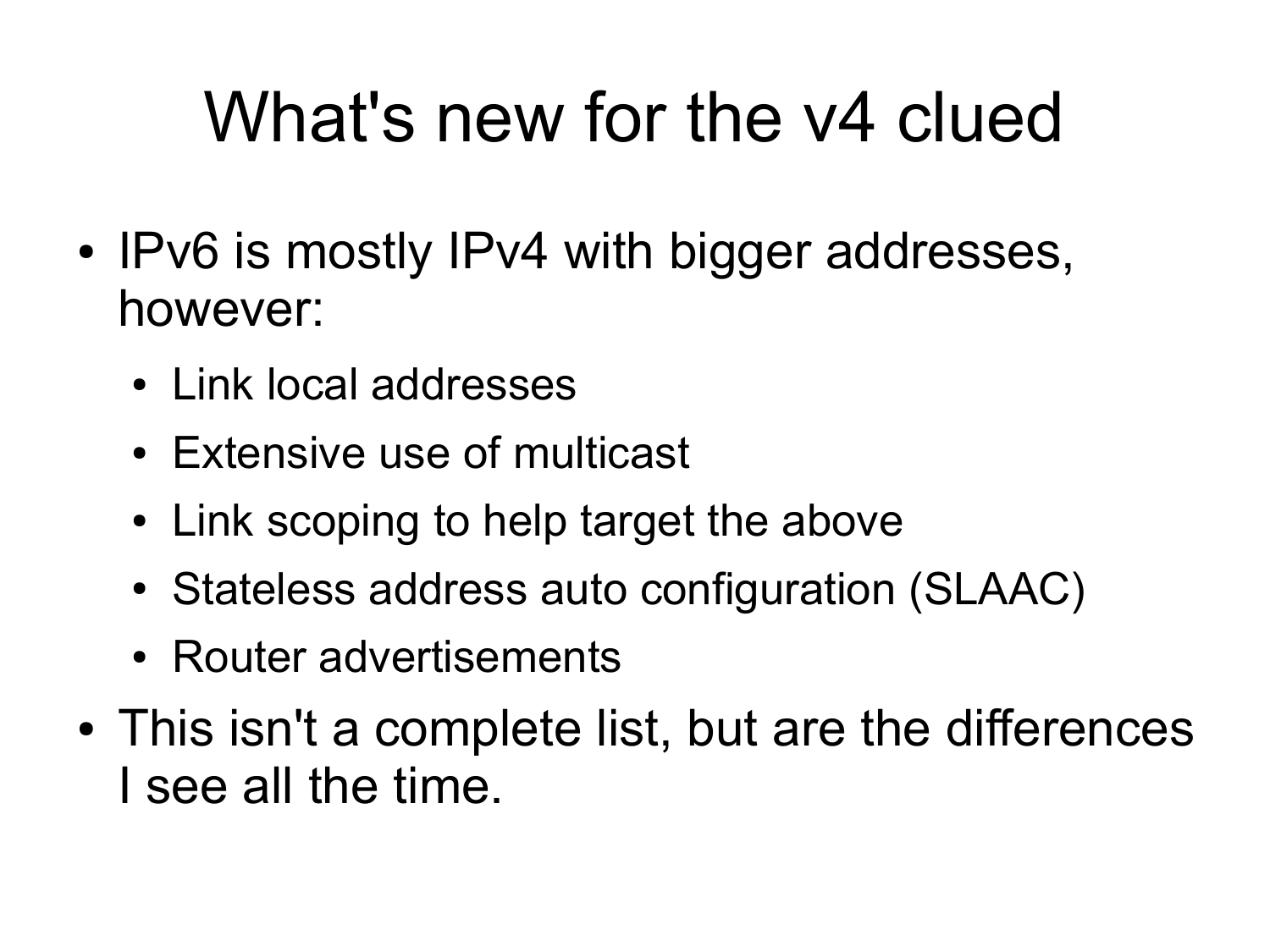# Bigger Addresses

- 128 bits long, 4 times bigger than IPv4
- Verbosely represented as 2001:0db8:b009:0000:0000:0000:0000:006a
- Some tricks to make them smaller, but the real world still gives you addresses like 2002:425c:49d9:8:216:cbff:feb7:ae2b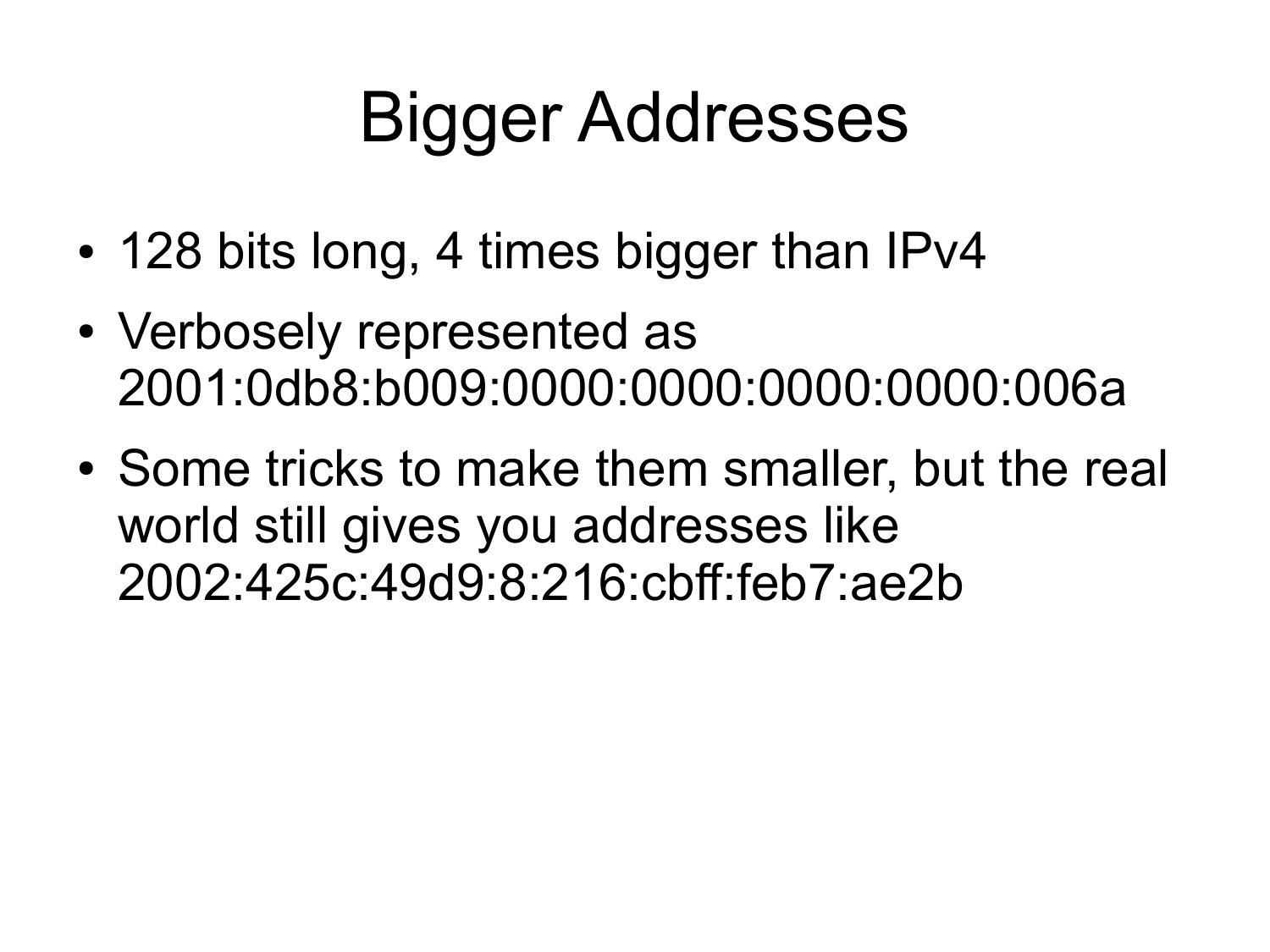#### Address Compression

- You can leave off leading zeros of digit groups: "fd00::0123" and "fd00::123" are equivalent.
- You can compress a run of zeros with "::" ONCE, and the run has to be 16 bit aligned. For example, the fd00:: example above. If you have "2001:db8:0:0:0:1:0:0", "2001:db::1:0:0" is valid, "2001:db8:0:0:0:1::" is legal, but "2001:db8::1::" is not.
- You can use IPv4 notation for the last 32 bits of an address, e.g. 2001::128.52.32.80 is legal.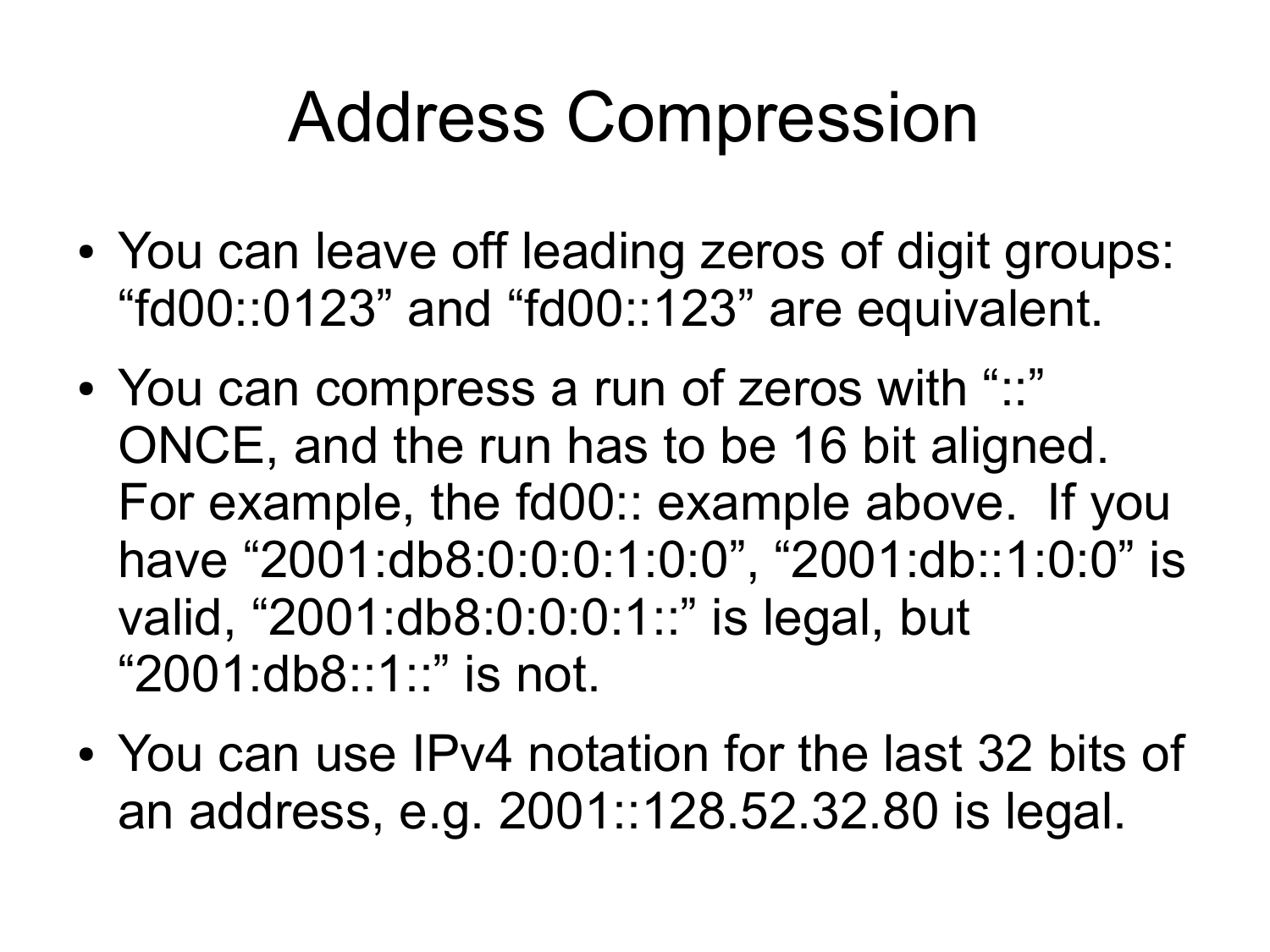## Prefixes you'll see a lot

| v4 Address                  | v6 Address                     | <b>Notes</b>                 |
|-----------------------------|--------------------------------|------------------------------|
| 0.0.0.0                     | $\mathbf{r}$<br>$\blacksquare$ | <b>Unspecified Address</b>   |
| 127.0.0.1                   | ::1                            | Loopback                     |
|                             | $::$ ffff: $0.0.0.0$ /96       | v4 mapped onto v6<br>sockets |
| 192.0.2.0/24                | 2001:db8::/32                  | <b>Documentation Prefix</b>  |
| 10/8, 172.16/12, 192.168/16 | fc00::/7                       | <b>Local Unicast (ULA)</b>   |
| 169.254.0.0/16              | fe80::/10                      | <b>Link Local</b>            |
| 224.0.0.0/4                 | ff00::/8                       | <b>Multicast space</b>       |

• No broadcasts!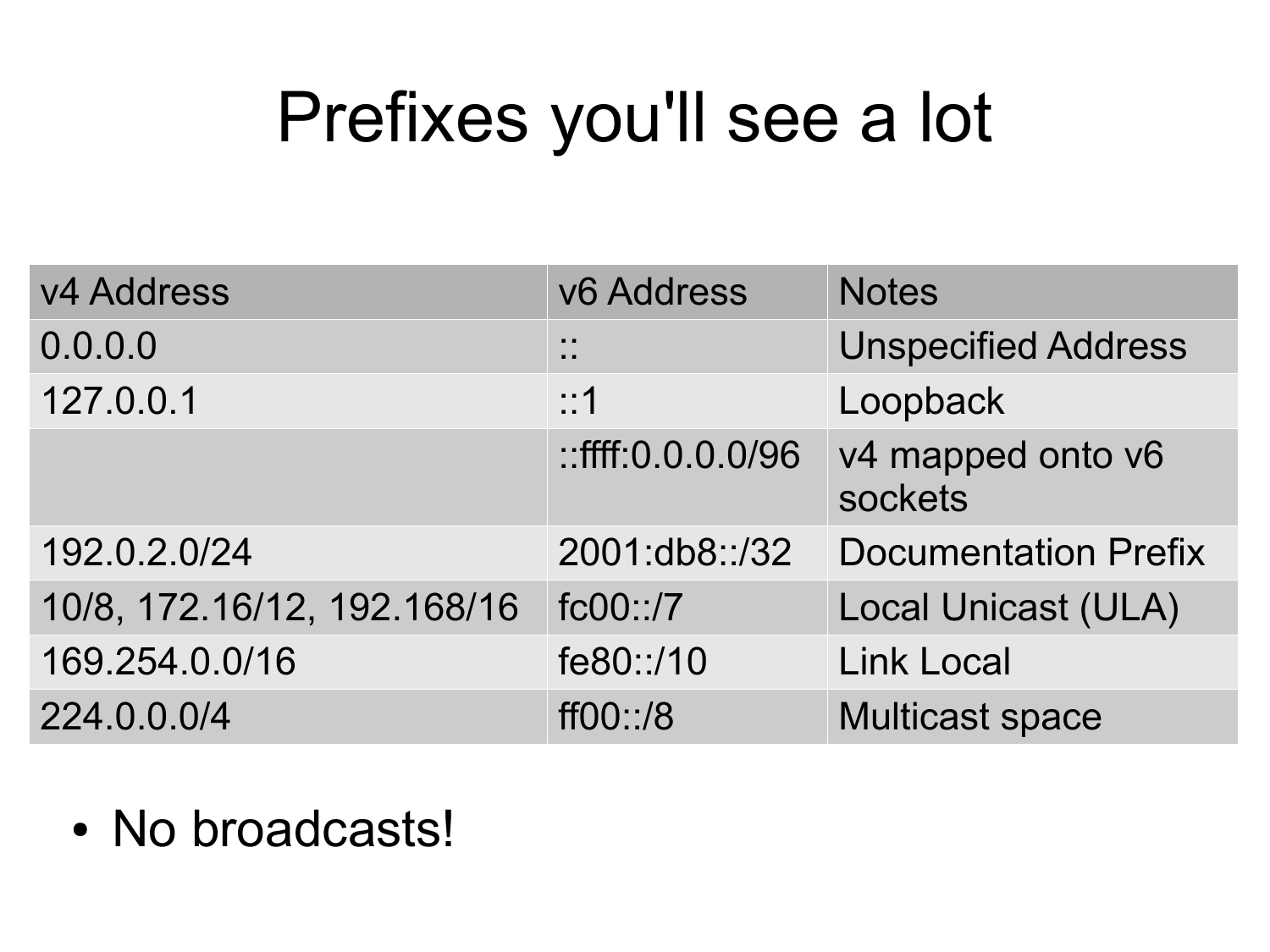#### Routable Unicast Space

| Prefix        | Usage                       |
|---------------|-----------------------------|
| 2000::/3      | <b>Global unicast</b>       |
| 2001:0::/32   | <b>Teredo</b>               |
| 2001:db8::/32 | <b>Documentation Prefix</b> |
| 2002::/16     | 6to4                        |
| $3$ ffe::/16  | 6bone (deprecated)          |

• 4000::/3 through c000::/3 are reserved, as are several other smaller holes. We have 5 tries at address allocation before we need to do IP over again.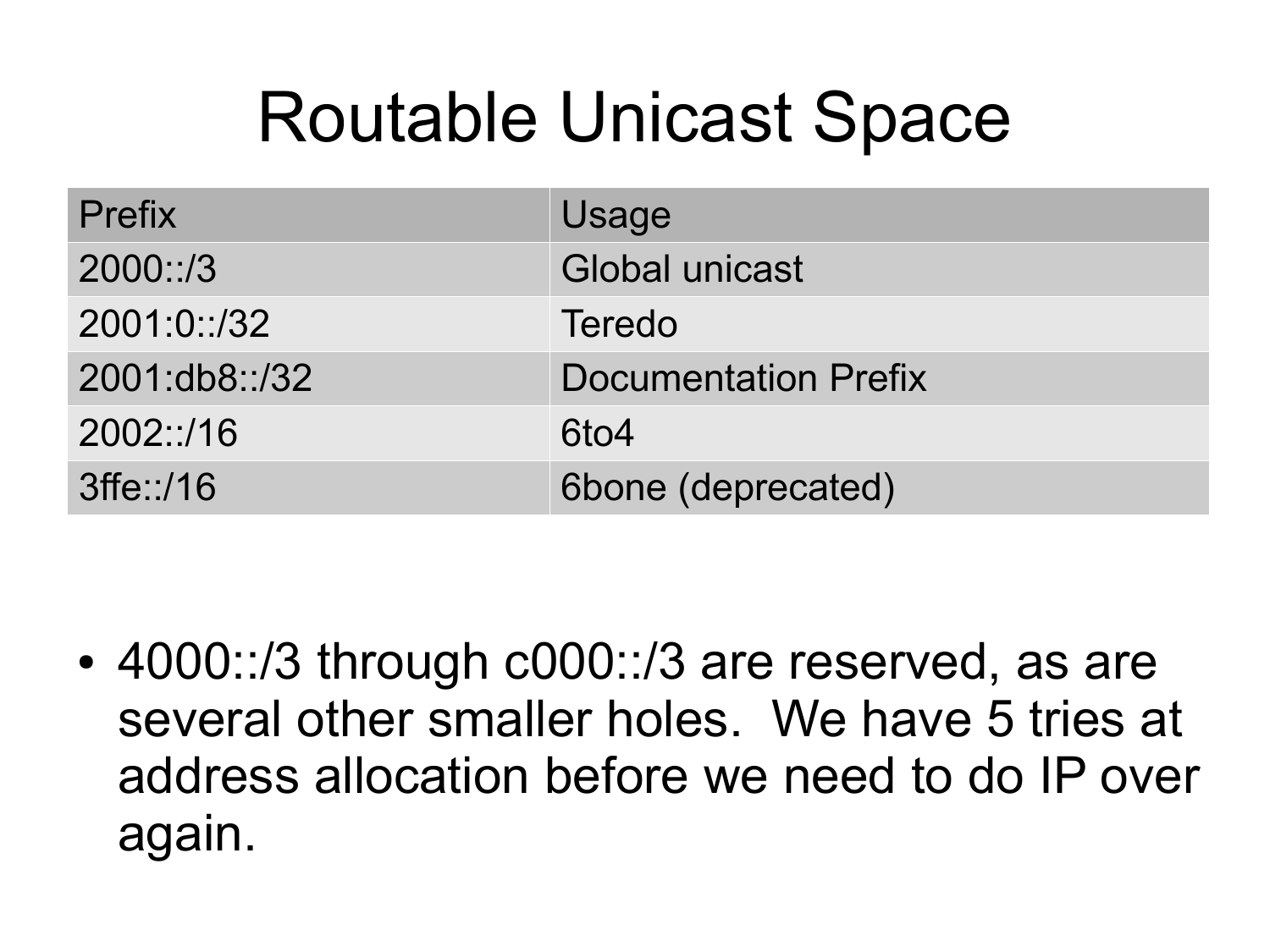# Link Local Addresses (fe80::/10)

- Like IPv4's 169.254.0.0/16 prefix, but used extensively.
- Every single IPv6 interface has one as part of configuration.
- Link scoped, meaning the address is relative to an interface. fe80::1 on one link might be a different host than fe80::1 on another link.
- Routing protocols often use them.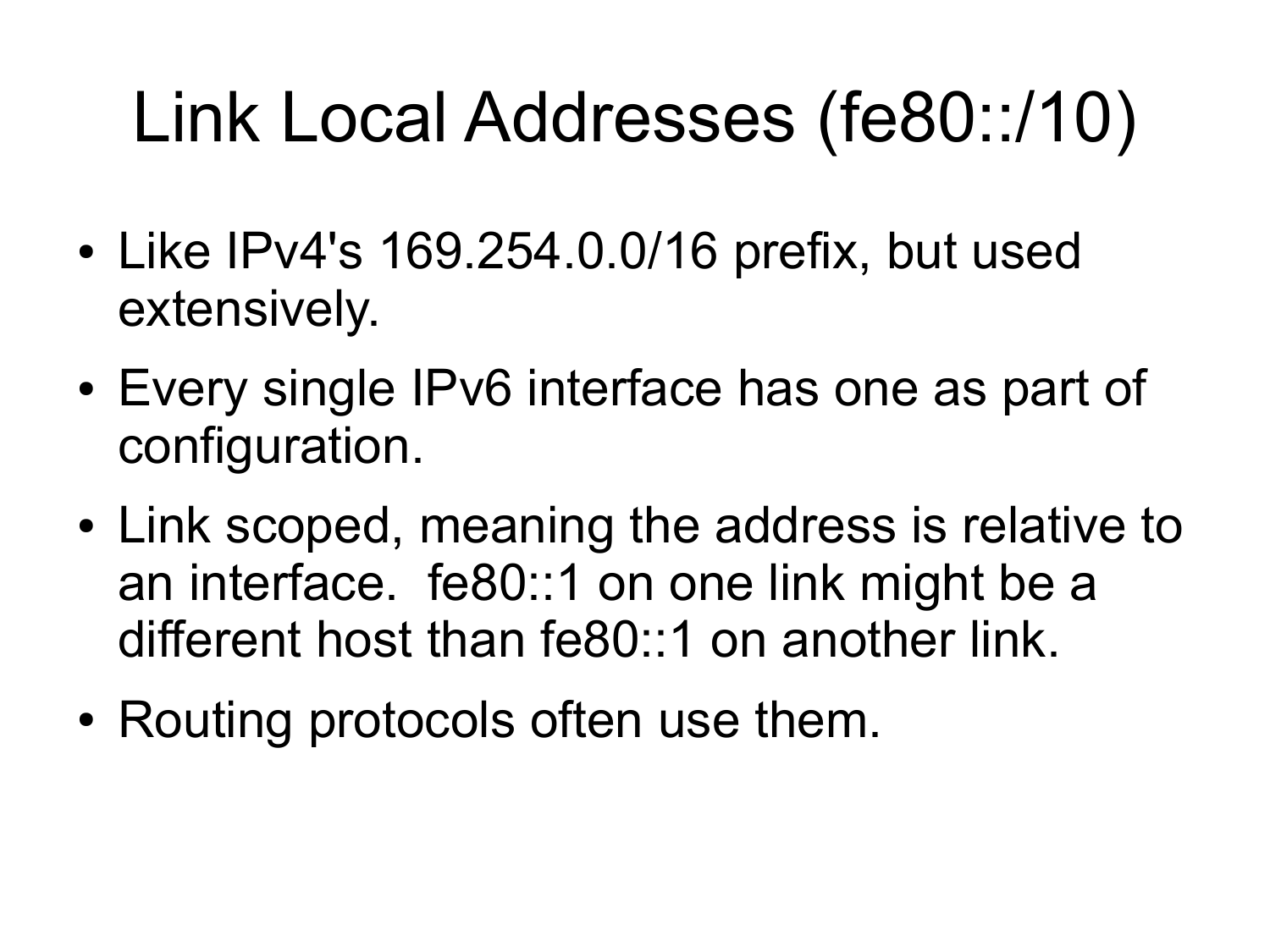# Multicast (ff00::/8)

- IPv6 does away with broadcast entirely.
- ff02::1 is the multicast equivalent of an IPv4 broadcast.
- Like link local addresses, they require link scoping.
- Propagation scoping is encoded in the  $4<sup>th</sup>$  octet: e.g. the "2" in ff02:: addressed packets confines them to the link they were sent on (like 224.0.0.0/24 in IPv4).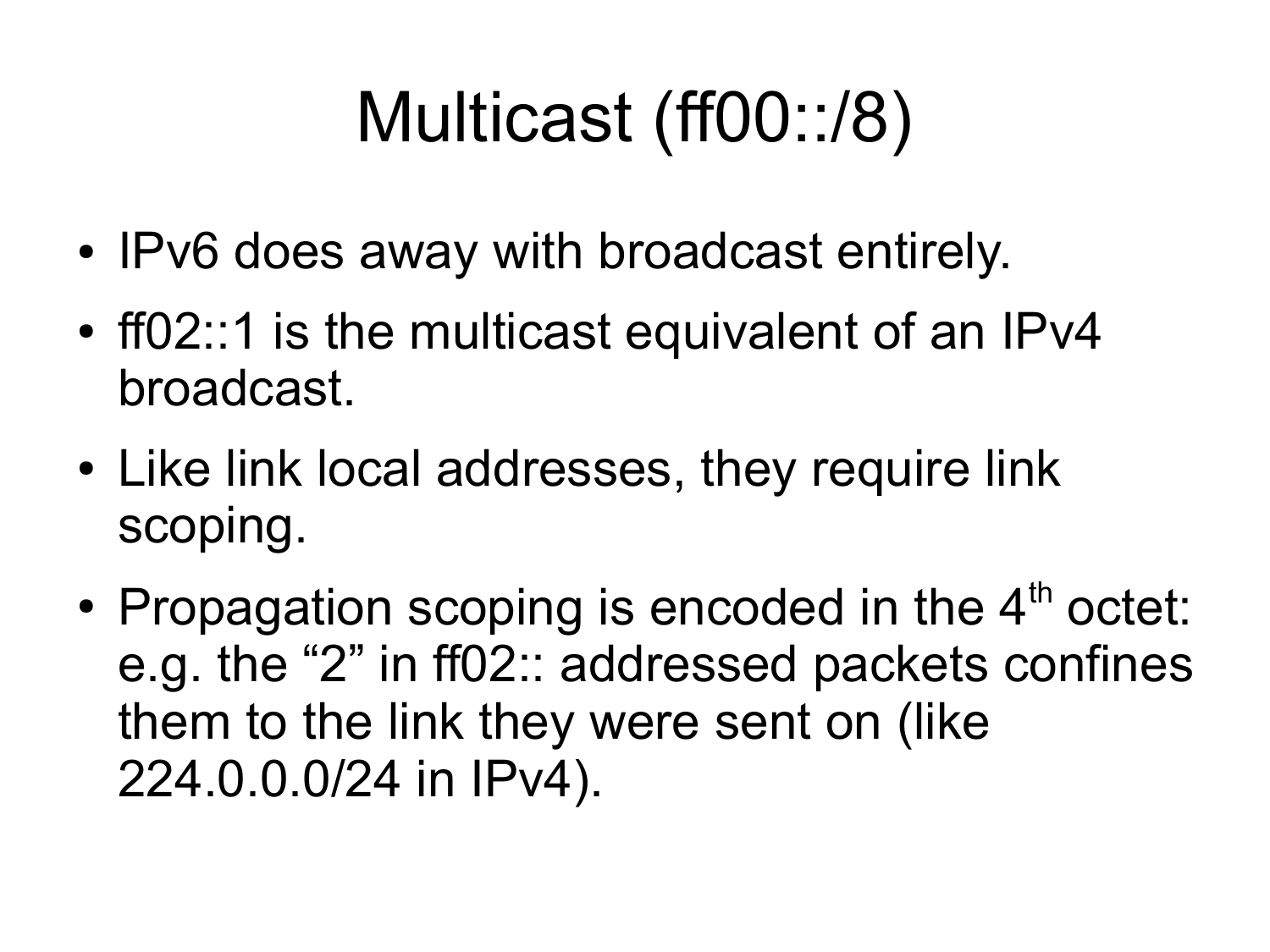# Link Scoping

- You need to specify an interface for link local and multicast addresses.
- Append "%" and an interface name to the address.
- For example, "ping6 ff02::1%eth0" should get ping responses from everything in eth0's broadcast domain.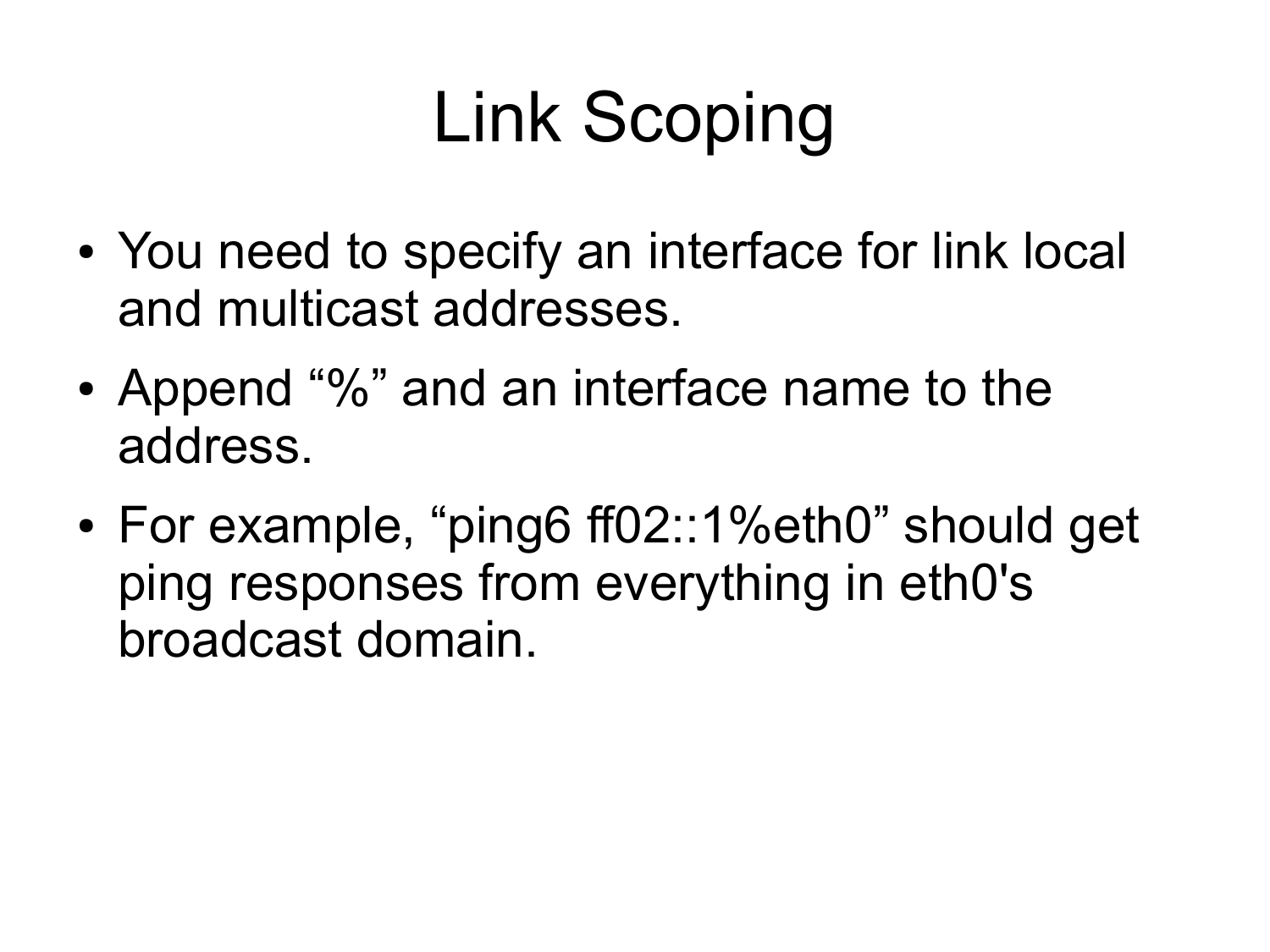# Autoconfiguration

- All hosts can use link local addresses to communicate across a single subnet with no central planning.
- The main ingredient for inventing unique addresses is the EUI-64, a 64 bit hardware identifier. Firewire uses it natively.
- Ethernet MACs can be promoted to EUI-64 by inserting "ff:fe" into the middle, after the OUI.
- Only works with /64 prefixes.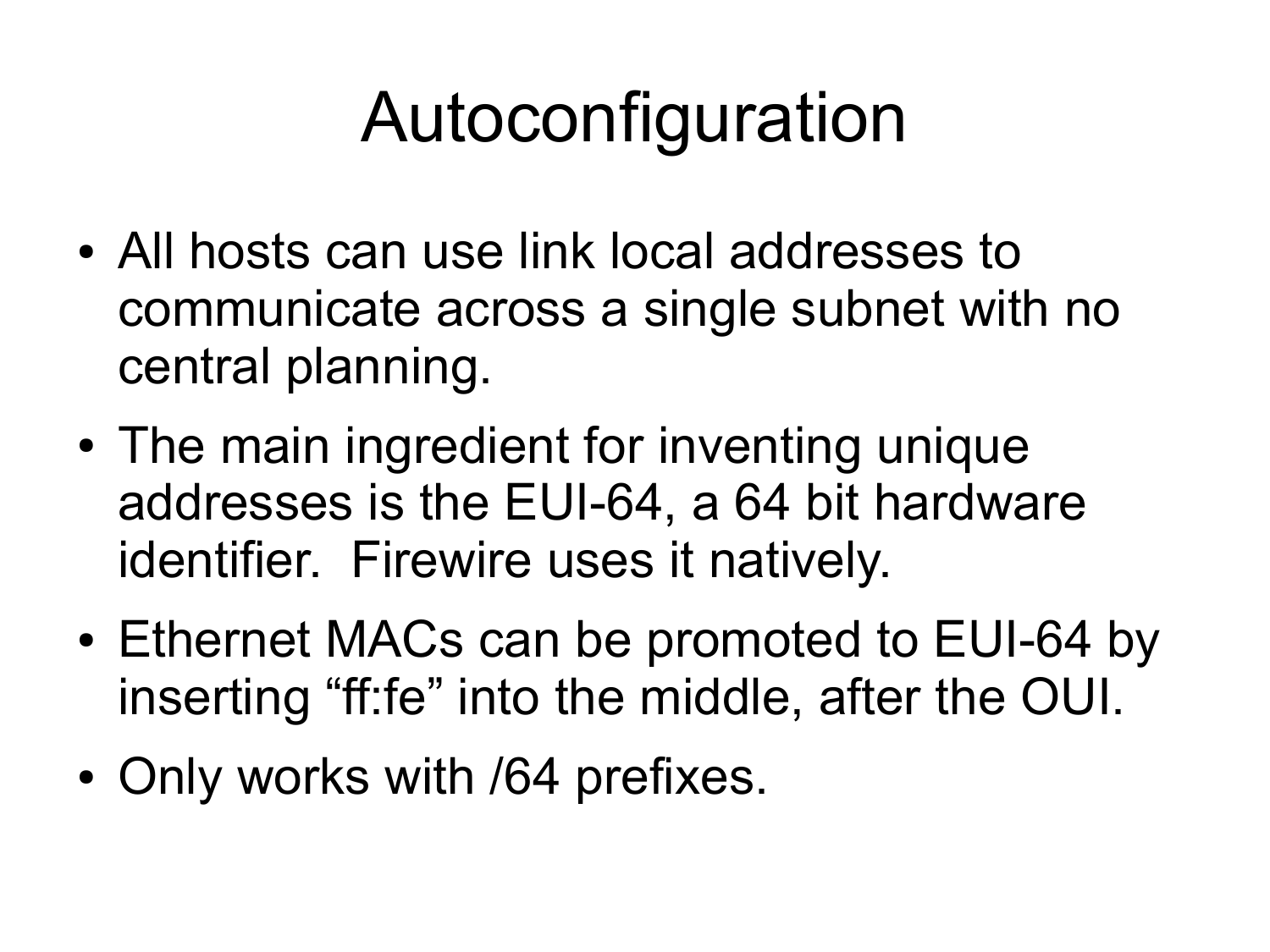#### Router Advertisements

- Routers tell clients the prefixes in use and clients build themselves addresses with them.
- Clients route to the routers they see, even if it's a broken laptop somebody has been experimenting with.
- This isn't anything like DHCP.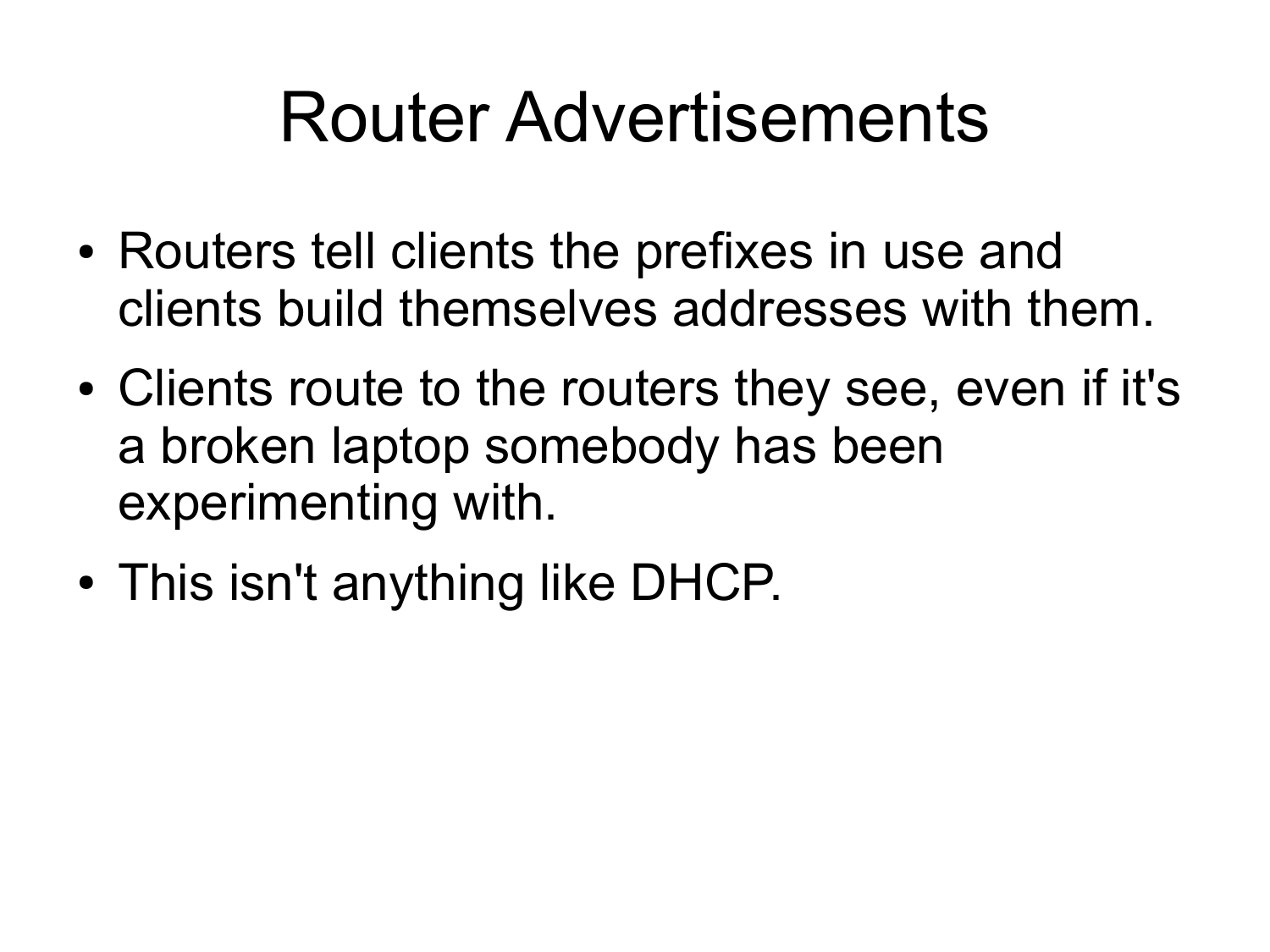## DHCP<sub>v6</sub>

- There is one.
- It's late to the party.
- Not everyone is on board, notably Apple.
- Vista and subsequent MS OSes are the only I'm aware of shipping with support out of the box.
- Nothing in my house supports it without me doing a lot of work, so I haven't run it.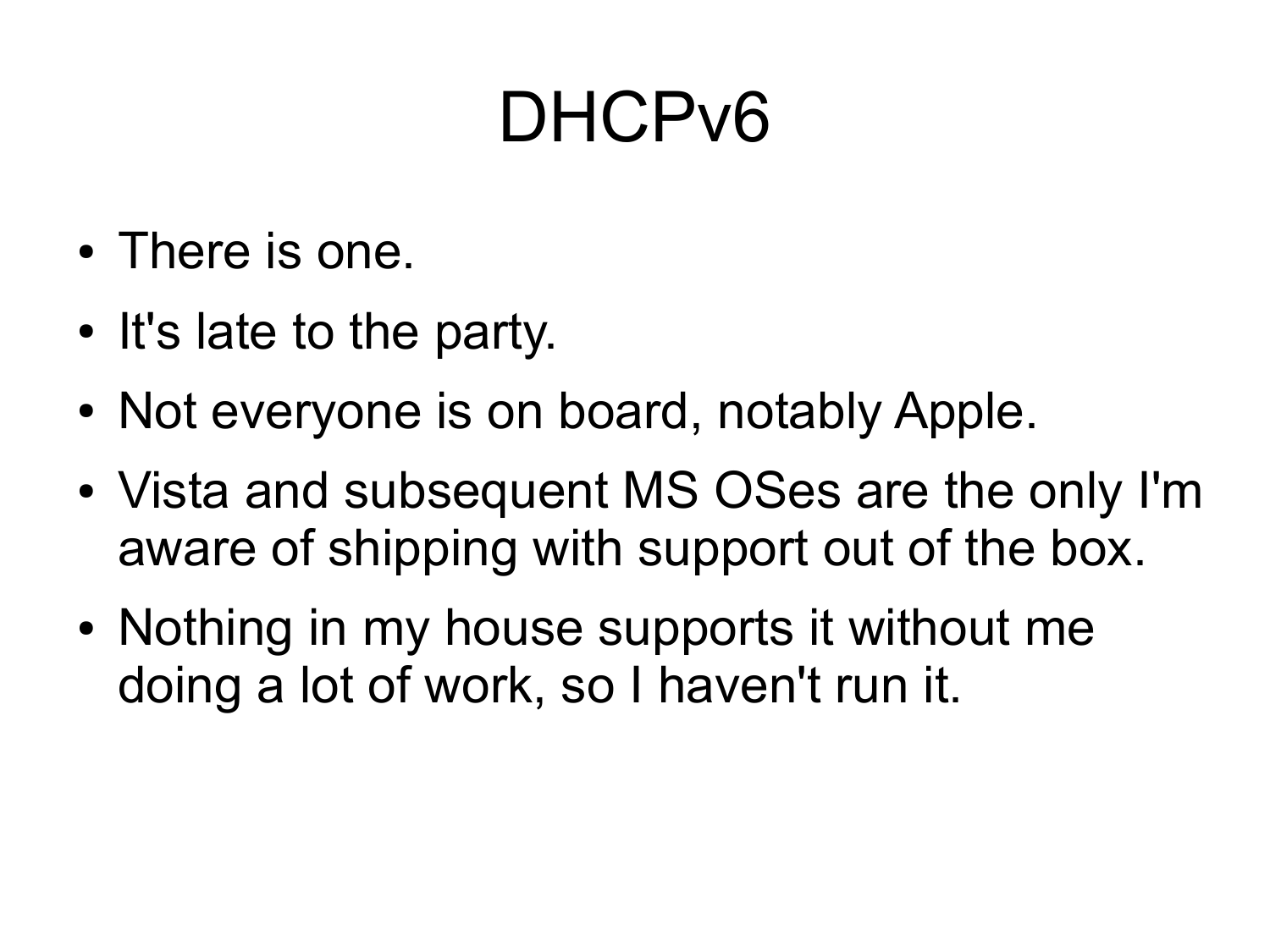### DHCPv6 vs RA

- Religion. Different constituents want different things.
- Purists hate the DHCP model and implementation. Pragmatists want the purists to suggest something that meets their needs, as RA doesn't do it yet.
- For example, stock RA can't configure DNS servers for a client. RFC5006 extends RA to do this, but support isn't very broad yet.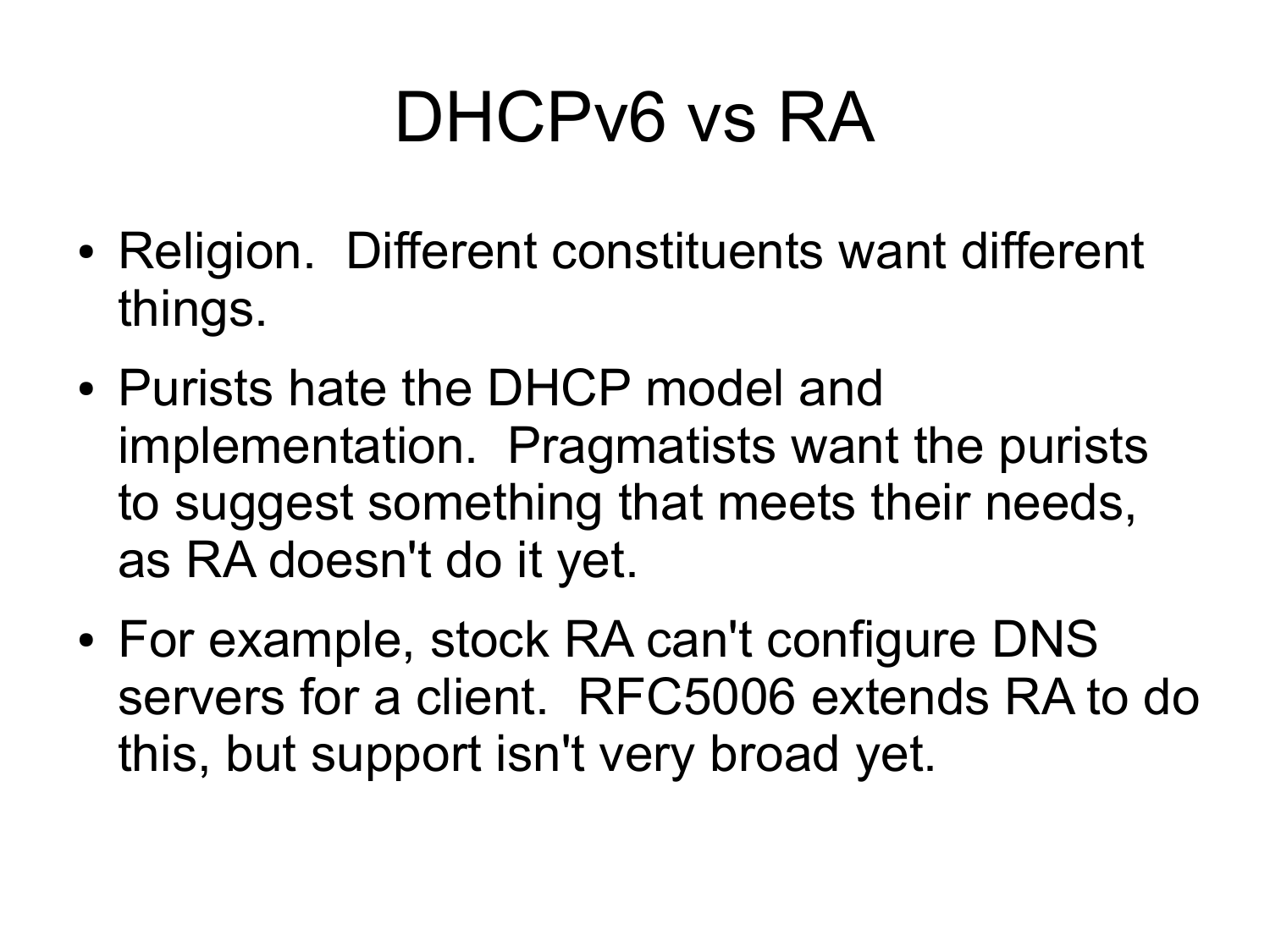# Unique Local Addresses (ULA)

- More or less RFC1918 for IPv6.
- Much less likely to collide than RFC1918 addresses when used for private interconnect, mergers, etc.
- There's a "registry" where a further hint that a prefix is in use can be shared.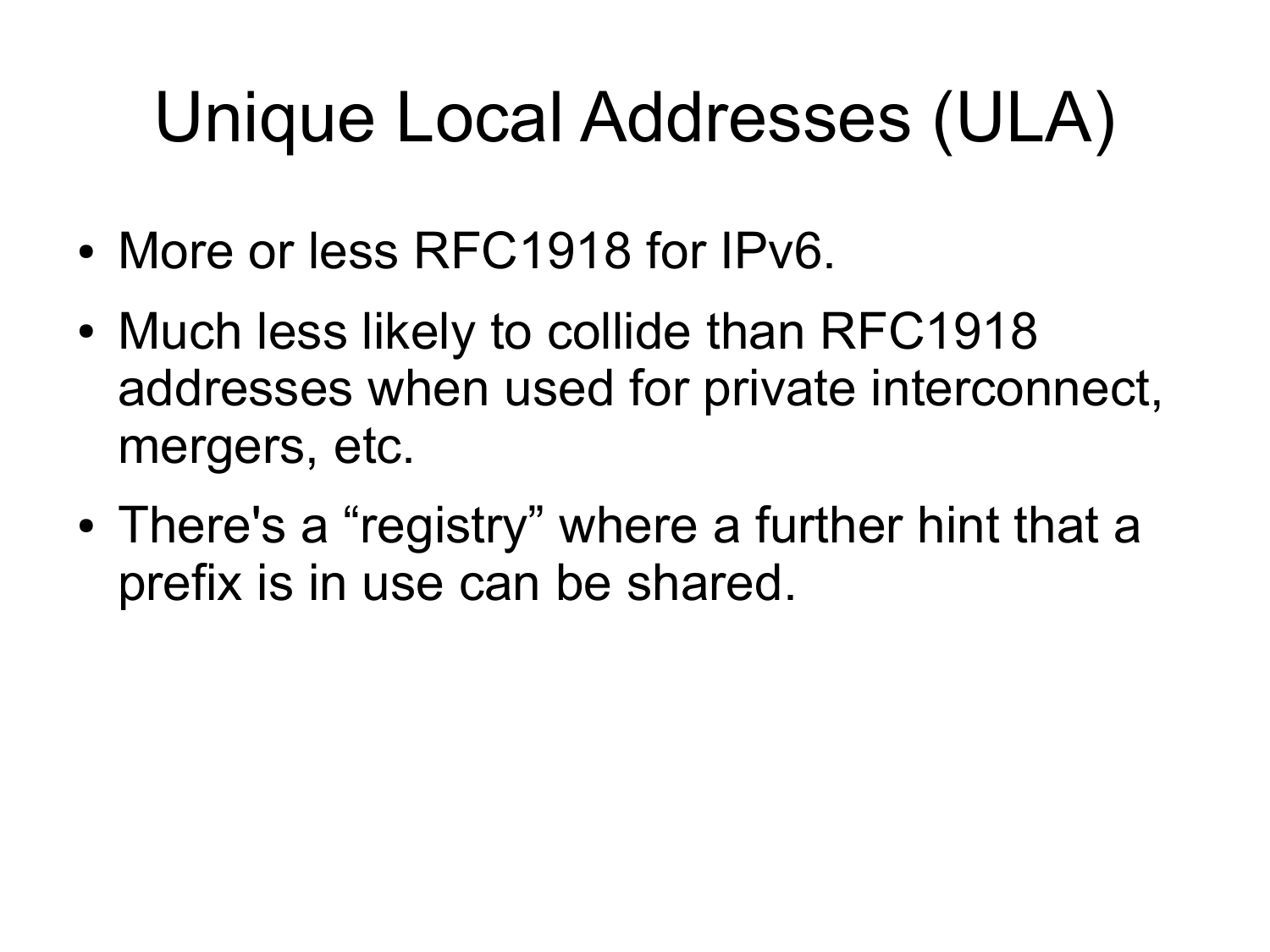# IPv6 info in DNS

- Works roughly the same as it did in v4: there's an address record for forward, and a PTR record for reverses.
- Reverses are split by each hex digit. Use host!
- Forward:

perdition IN AAAA 2002:425c:49d9:1::1

• Reverse:

\$ORIGIN 9.d.9.4.c.5.2.4.2.0.0.2.ip6.arpa.

1.0.0.0.0.0.0.0.0.0.0.0.0.0.0.0.1.0.0.0 IN PTR perdition.linnaean.org.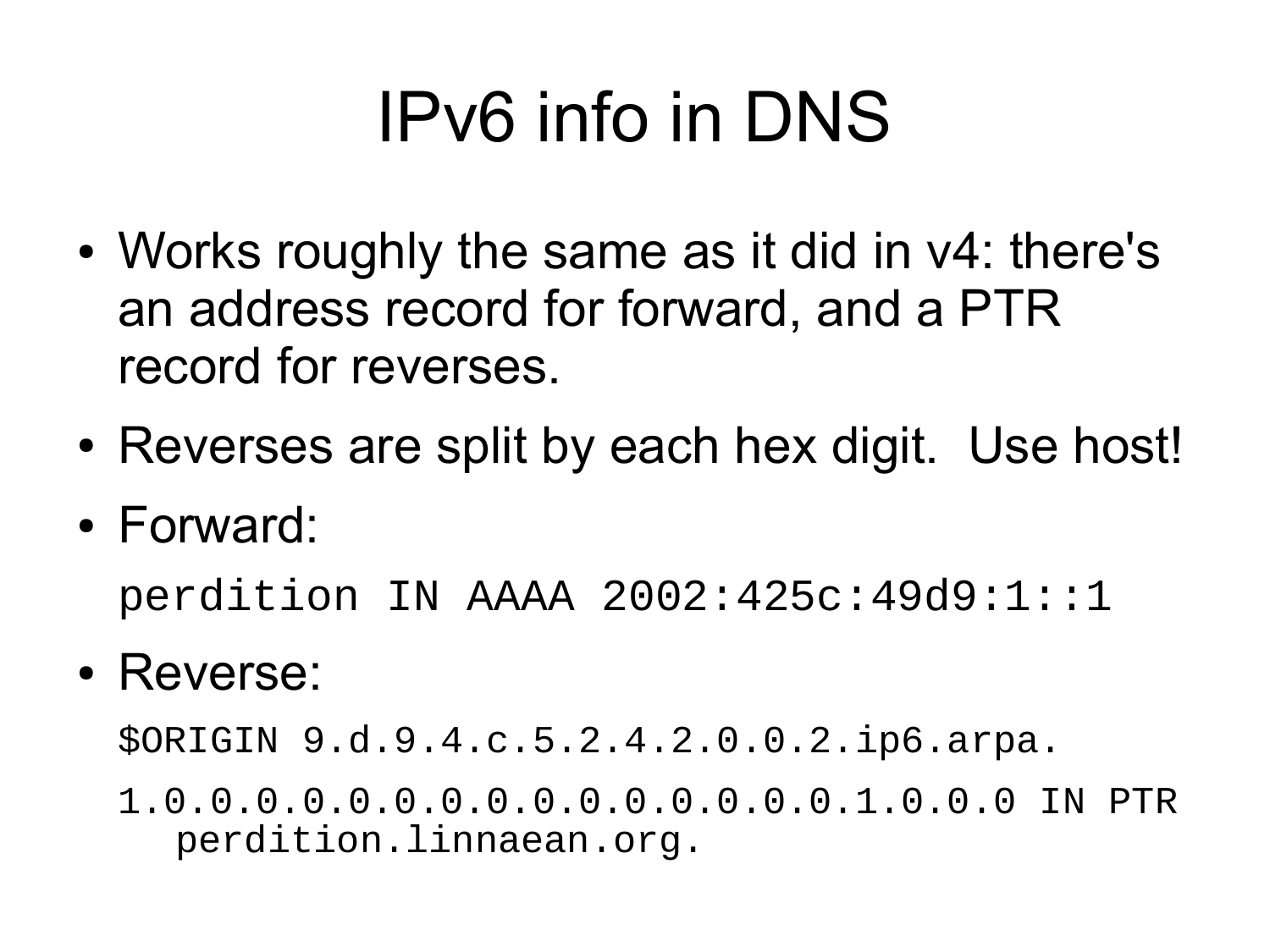#### Home Network

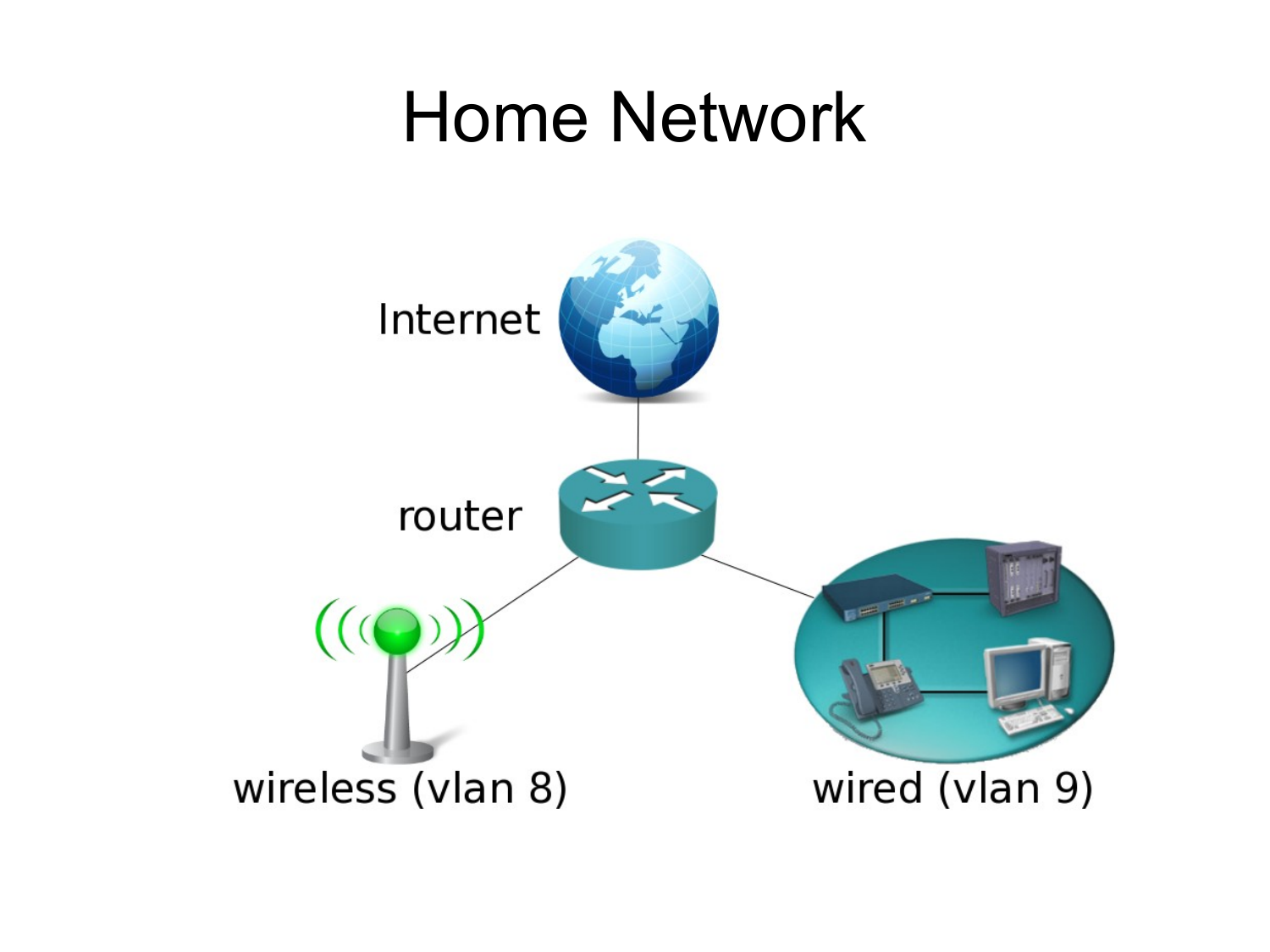#### Home Network

- I picked 6to4 as my connection method, mostly because I like its routing properties between multiple 6to4 sites.
- Configuring the router to speak 6to4 was a nonevent.
- Router advertisements required configuring addresses on the subnets, and starting a daemon with no options. There was a surprise, in that all v6 hosts IMMEDIATELY using it.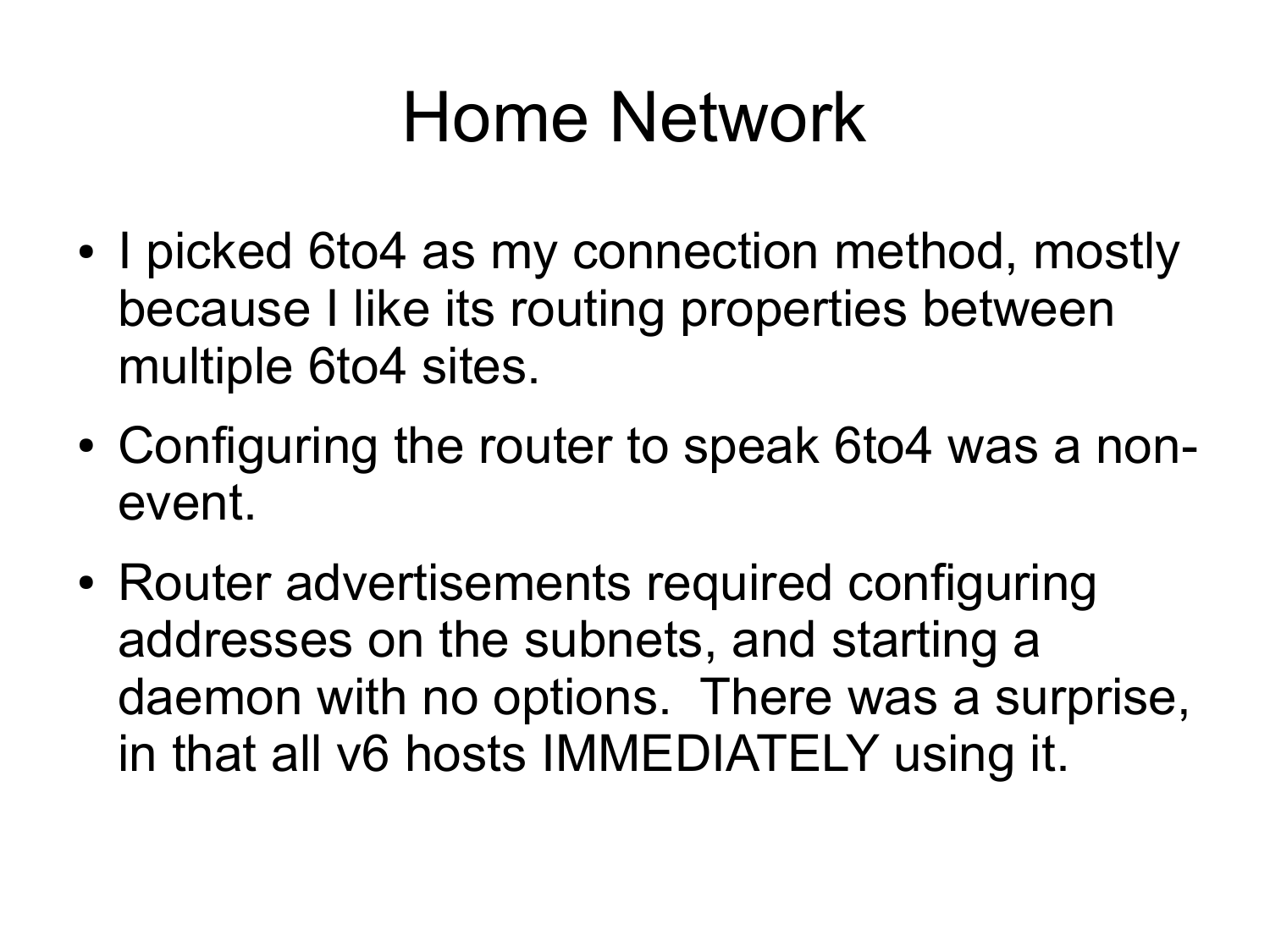#### Home Network

- Initially, I didn't expose my v6 DNS to the public, but eventually I exposed individual services over the course of a couple of months.
- Google doesn't offer their services over v6 without your DNS resolver being on a whitelist.
	- But it's an open secret that Hurricane Electric's resolvers are on this whitelist, and will resolve for anybody. So my internal DNS server forwards google's domains through them.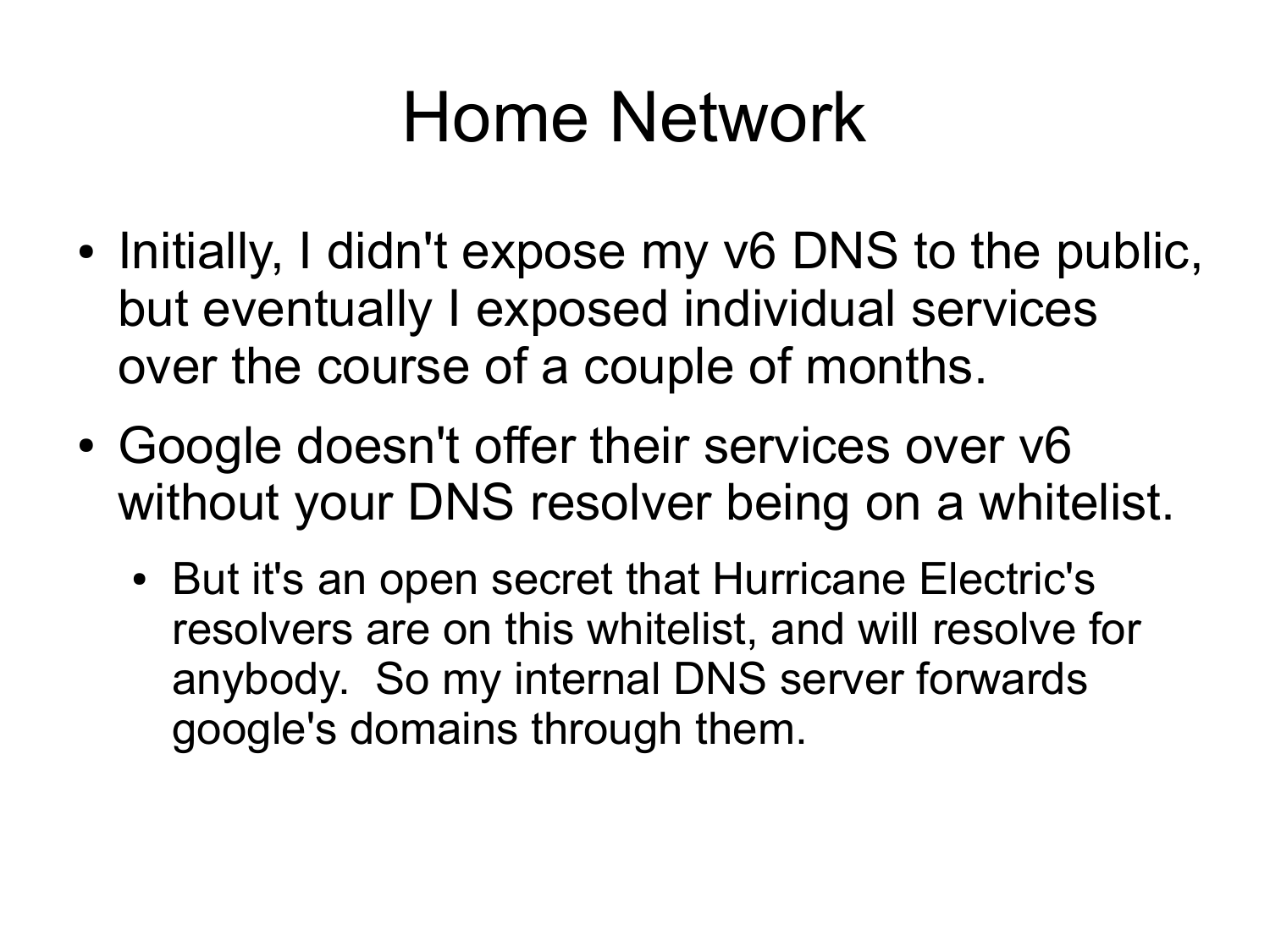# IPv6 Connection Methods

- Native; stop here if you can get it.
- Static tunnel providers like Hurricane or Sixxs
- 6to4
- Teredo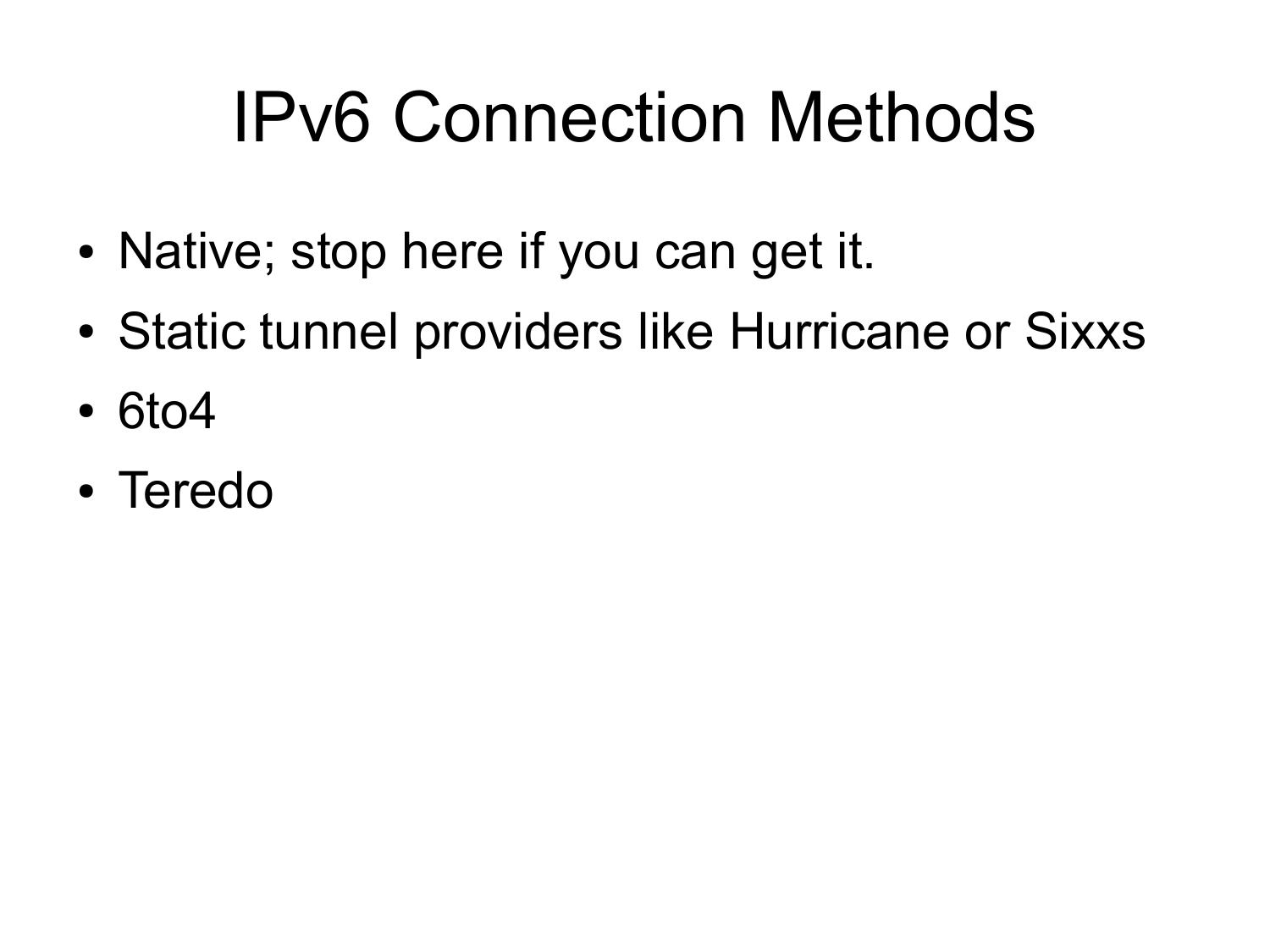## Static Tunnel Providers

- Hurricane Electric's tunnelbroker.net
	- Simple IP Protocol 41 tunnels.
	- They hand out /48s with a click.
	- Will speak BGP.
- Sixxs
	- Requires tunneling software, available for most any OS you care to name.
	- Can traverse most NATs.
	- Some POPs only offer /64 prefixes (1 subnet).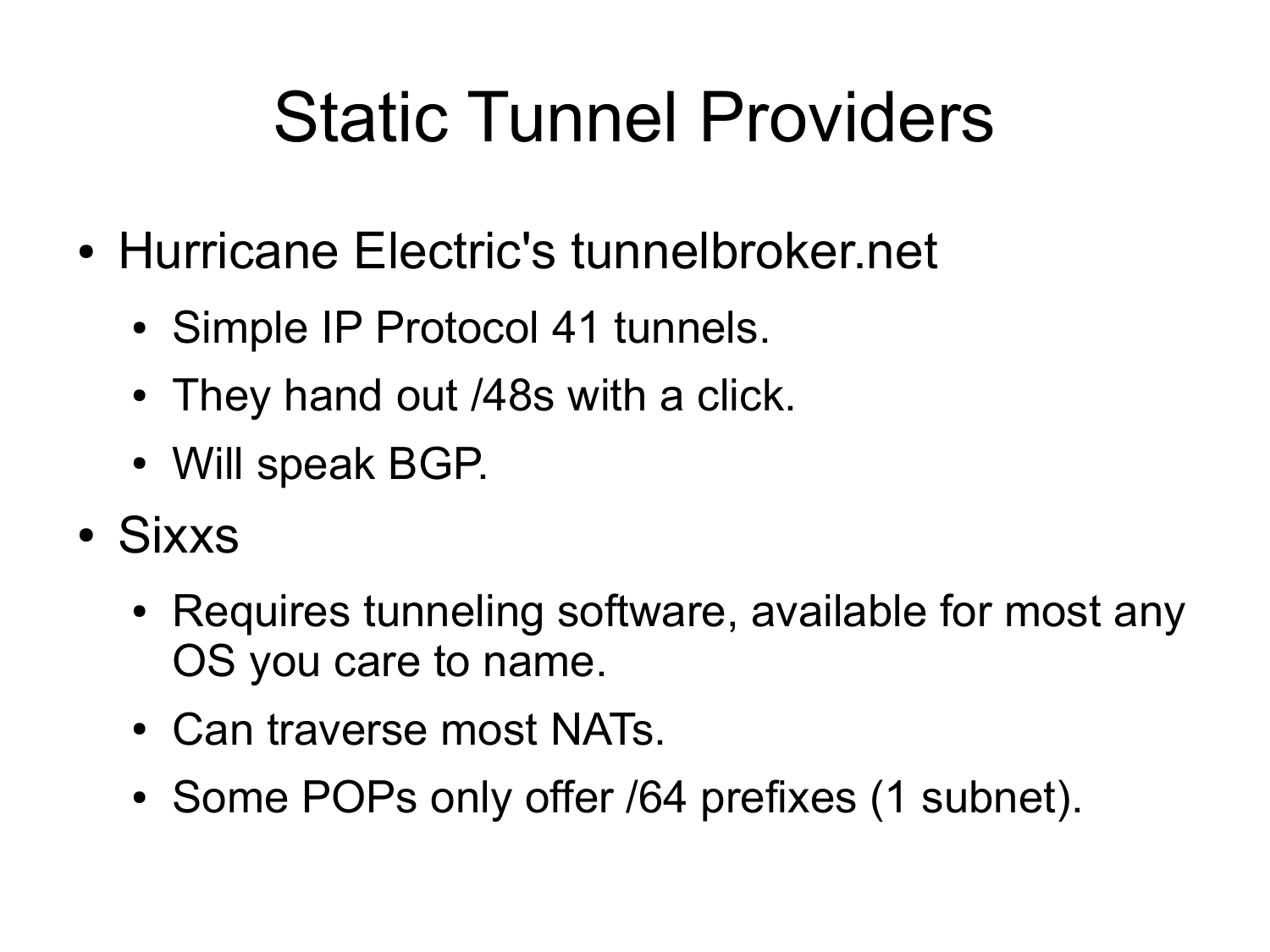# 6to4 Tunneling

- Requires a public IP address that will pass IP protocol 41.
- Gives you a prefix 2002:xxxx:xxxx::/48 where xxxx:xxxx is your 32 bit IPv4 address in hex.
- Can offer control of reverse DNS.
- The IP address 192.88.99.1 is an anycast address for public 6to4 relays.
- Can directly reach other 6to4 users using v4.
- Build in support on all majors OSes.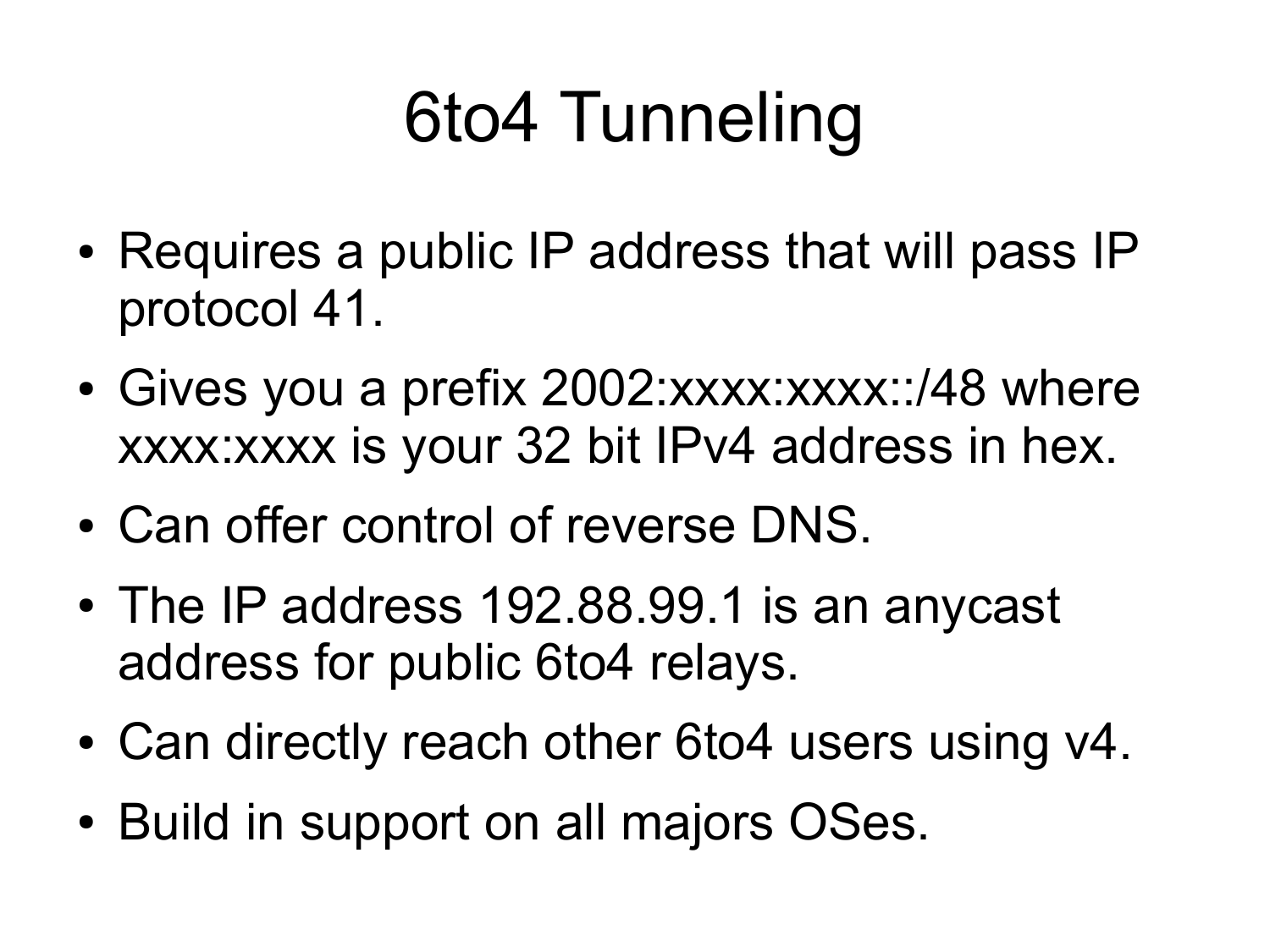#### 6to4, visualized